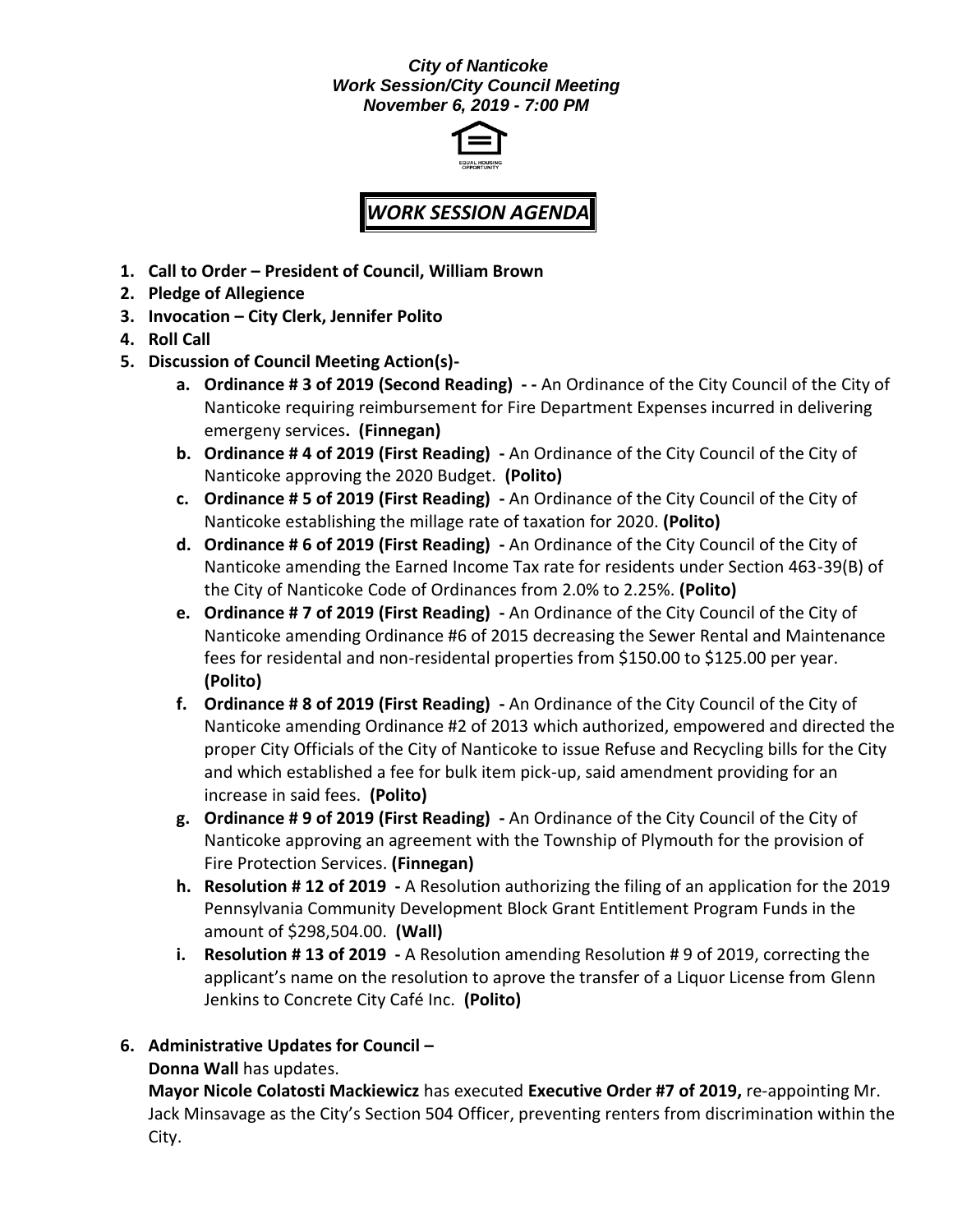#### **7. Work Session Adjournemnt**

## **COUNCIL MEETING AGENDA**

#### **1. Comments from the Public -** Agenda item only.

#### **2. Old Business-**

Donna Wall called Stell Enterprises, they have contacted a survey company to survey the entire area. One the survey is completed they will contact Donna and she will update everyone once the information is given to her.

#### **3. New Business-**

**a. A Motion** to approve the minutes from the October 16, 2019 Council Meeting.

**b. A Motion** to approve the payment of the bills in the total amount of **\$**

#### **(Payroll) \$ 95,644.25 (Accounts Payable) \$**

**c. A Motion** to approve **Ordinance # 3 of 2019 (Second Reading) -** An Ordinance of the City Council of the City of Nanticoke requiring reimbursement for Fire Department Expenses incurred in delivering emergency services.

**d. A Motion** to approve **Ordinance # 4 of 2019 (First Reading) -** An Ordinance of the City Council of the City of Nanticoke approving the 2020 Budget.

**e. A Motion** to approve **Ordinance # 5 of 2019 (First Reading) -** An Ordinance of the City Council of the City of Nanticoke establishing the millage rate of taxation for 2020.

**f. A Motion** to approve **Ordinance # 6 of 2019 (First Reading) -** An Ordinance of the City Council of the City of Nanticoke amending the Earned Income Tax rate for residents under Section 463-39(B) of the City of Nanticoke Code of Ordinances from 2.0% to 2.25%.

**g. A Motion** to approve **Ordinance # 7 of 2019 (First Reading) -** An Ordinance of the City Council of the City of Nanticoke amending Ordinance #6 of 2015 decreasing the Sewer Rental and Maintenance fees for residental and non-residental properties from \$150.00 to \$125.00 per year.

**h. A Motion** to approve **Ordinance # 8 of 2019 (First Reading) -** An Ordinance of the City Council of the City of Nanticoke amending Ordinance #2 of 2013 which authorized, empowered and directed the proper City Officials of the City of Nanticoke to issue Refuse and Recycling bills for the City and which established a fee for bulk item pick-up, said amendment providing for an increase in said fees.

**i. A Motion** to approve **Ordinance # 9 of 2019 (First Reading) -** An Ordinance of the City Council of the City of Nanticoke approving an agreement with the Township of Plymouth for the provision of Fire Protection Services.

**j. A Motion** to approve **Resolution # 12 of 2019 -** A Resolution authorizing the filing of an application for the 2019 Pennsylvania Community Development Block Grant Entitlement Program Funds in the amount of \$298,504.00.

**k. A Motion** to **Resolution # 13 of 2019 -** A Resolution amending Resolution # 9 of 2019, correcting the applicant's name on the resolution from Glenn Jenkins to Concrete City Café Inc.

#### **4. Comments from the Public-**